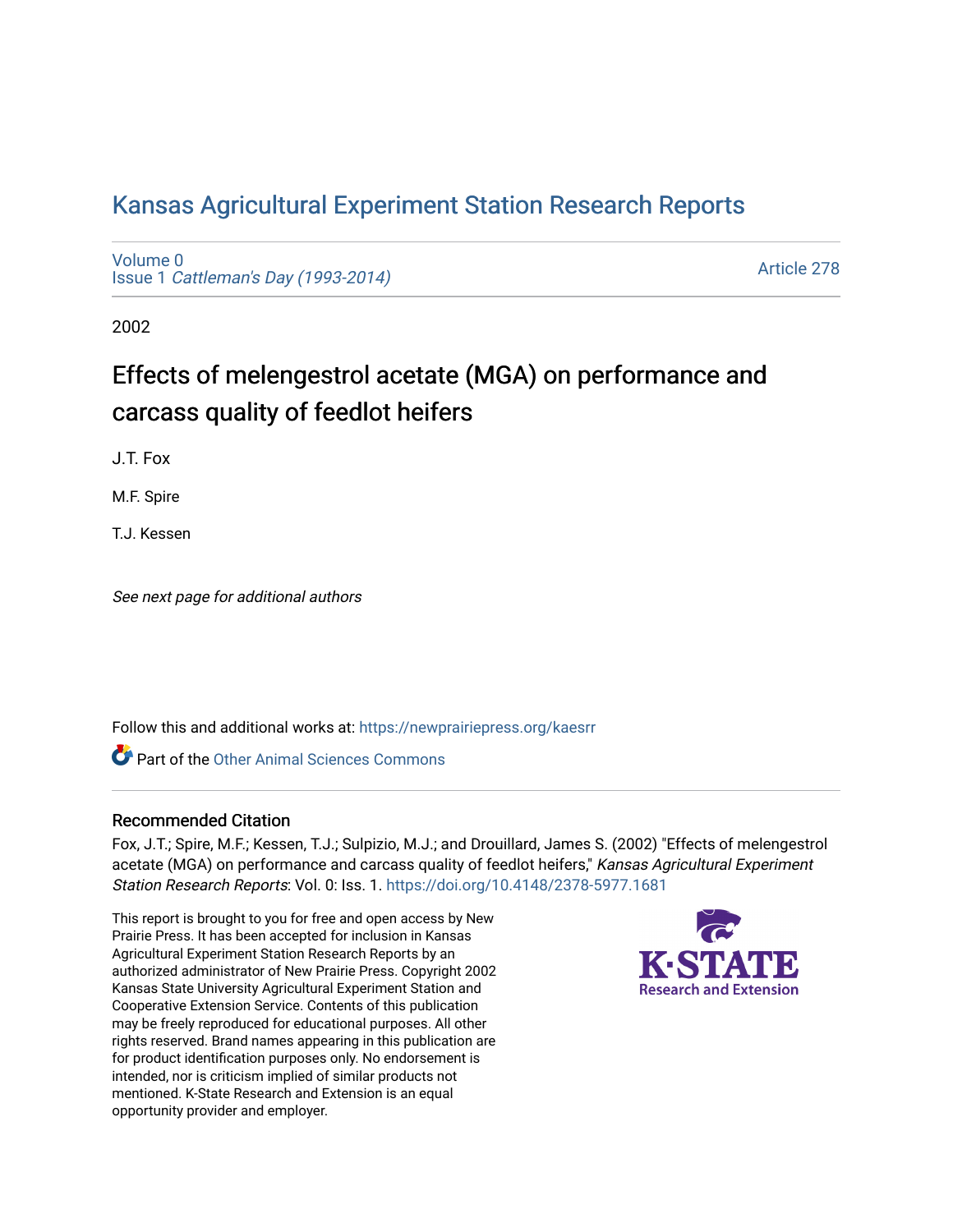### Effects of melengestrol acetate (MGA) on performance and carcass quality of feedlot heifers

#### **Abstract**

Sixty yearling heifers (827 lb initial body weight) were fed finishing diets an average of 95 days. To eliminate social interaction and riding, they were fed in individual pens. Diets were formulated using steam-flaked corn and alfalfa hay. Thirty of the heifers were given 0.5 mg/head daily of MGA. Feed intakes, daily gains, and feed efficiencies were not significantly affected by MGA. However, heifers fed MGA had a greater percentage of carcasses grading USDA Prime and Choice. There also was greater incidence of USDA yield grade 3 and 4 carcasses with MGA supplementation. MGA generally increased fat deposition, but had no significant effect on feedlot performance of individually fed heifers.

#### Keywords

Cattlemen's Day, 2002; Kansas Agricultural Experiment Station contribution; no. 02-318-S; Report of progress (Kansas State University. Agricultural Experiment Station and Cooperative Extension Service); 890; Beef; Melengestrol acetate (MGA); Performance; Carcass quality; Finishing heifers

#### Creative Commons License



This work is licensed under a [Creative Commons Attribution 4.0 License](https://creativecommons.org/licenses/by/4.0/).

#### Authors

J.T. Fox, M.F. Spire, T.J. Kessen, M.J. Sulpizio, and James S. Drouillard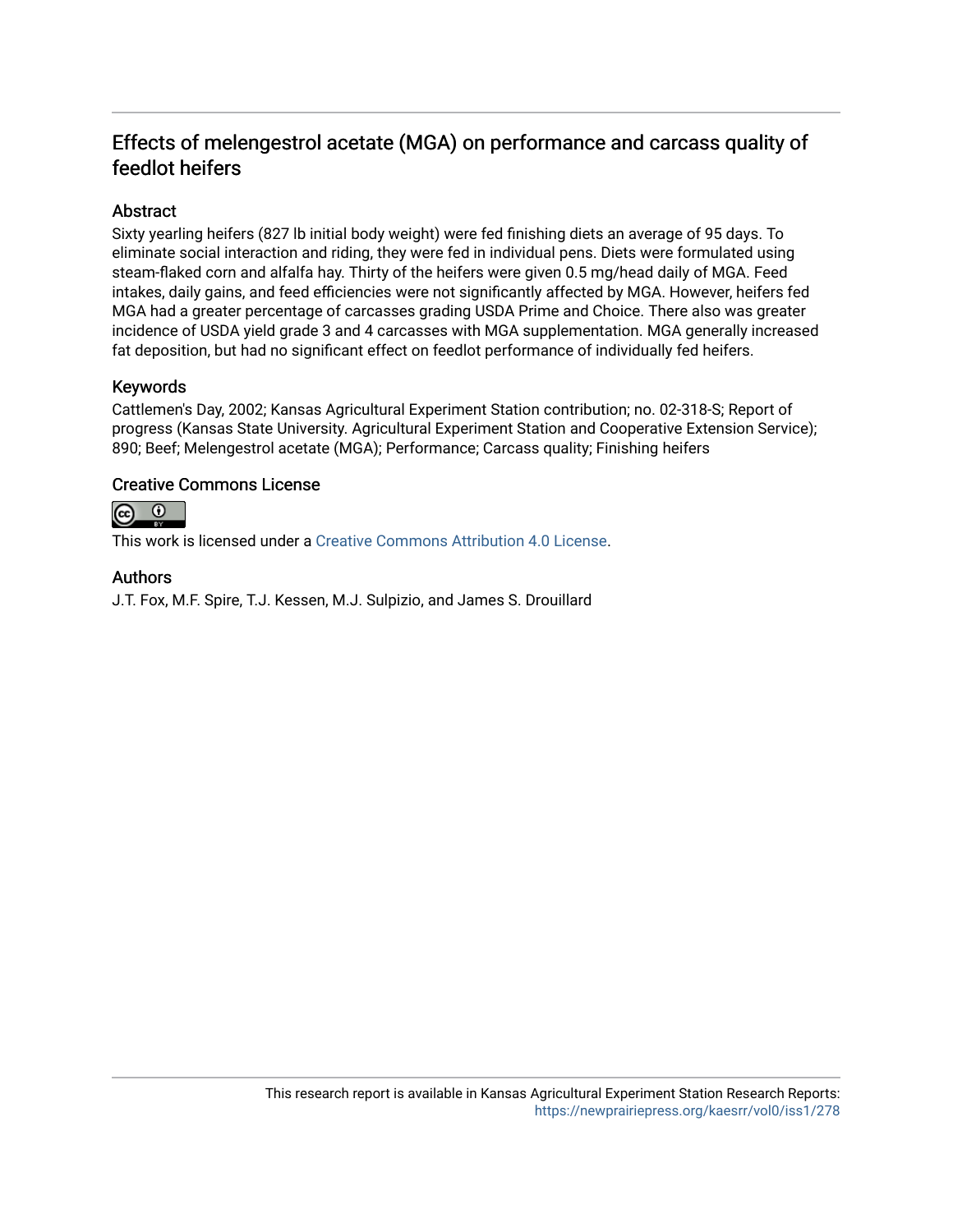#### **EFFECTS OF MELENGESTROL ACETATE (MGA) ON PERFORMANCE AND CARCASS QUALITY OF FEEDLOT HEIFERS**

#### *J. T. Fox, J. S. Drouillard, M. F. Spire<sup>1</sup> , T. J. Kessen, and M. J. Sulpizio*

#### **Summary**

Sixty yearling heifers (827 lb initial body weight) were fed finishing diets an average of 95 days. To eliminate social interaction and riding, they were fed in individual pens. Diets were formulated using steam-flaked corn and alfalfa hay. Thirty of the heifers were given 0.5 mg/head daily of MGA. Feed intakes, daily gains, and feed efficiencies were not significantly affected by MGA. However, heifers fed MGA had a greater percentage of carcasses grading USDA Prime and Choice. There also was greater incidence of USDA yield grade 3 and 4 carcasses with MGA supplementation. MGA generally increased fat deposition, but had no significant effect on feedlot performance of individually fed heifers.

(Key Words: Finishing Heifers, Melengestrol Acetate (MGA), Performance, Carcass Quality.)

#### **Introduction**

As part of a larger study, we are looking at how MGA affected several blood constituents. This report focuses on how MGA affected the heifer's performance and carcass quality. Previous research indicates that MGA improves feed efficiency and rate of gain when fed to heifers in feedlot pens. For this trial, heifers were fed in individual pens to eliminate social interaction and riding behavior.

Our objective was to observe differences, when fed individually, in performance and carcass quality of heifers supplemented with 0.5 mg MGA per head daily versus heifers not supplemented.

#### **Experimental Procedures**

Sixty yearling heifers were placed into individual feeding pens and fed for an average of 95 days. The diets (Table 1) were formulated using alfalfa hay and steam-flaked corn. Upon arrival, heifers were weighed, dewormed with Cydectin<sup>®</sup>, implanted with Revalor- $H^{\textcircled{e}}$ , and measured for subcutaneous fat thickness by ultrasound and metabolic profile via infrared imaging. Heifers were stratified by initial weight, initial ultrasound fat thickness, and initial thermal profile. Cattle were then randomly allotted, within strata, to dietary treatments (Table 1) that provided 0 or 0.5 mg/head daily of MGA. Cattle were placed into 5 ft  $\times$  22 ft, concrete-surfaced, partially covered individual feeding pens, each equipped with its own feed bunk. A water fountain was shared between two pens. The heifers were fed at approximately 8:00 a.m. each morning. Feed remaining in the bunk the following morning was collected and weighed to determine dry matter intake. Heifers were shipped to a commercial abattoir in Emporia, Kansas when they achieved an estimated 12th rib fat thickness of 0.5 inches. They were fed an average of 95 days.

l

<sup>&</sup>lt;sup>1</sup> Food Animal Health and Management Center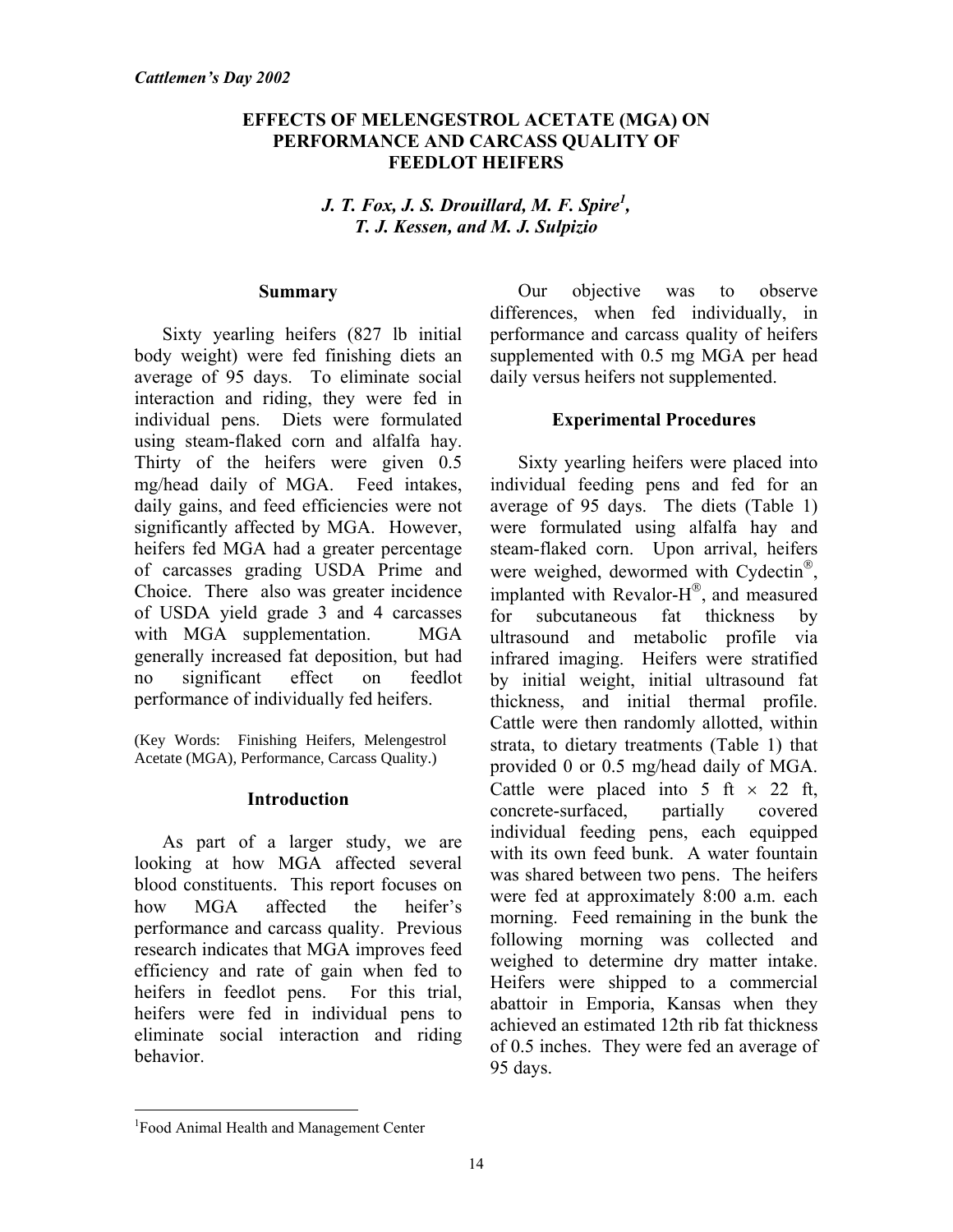#### **Results and Discussion**

Performance of heifers and carcass data are shown in Tables 2 and 3, respectively. MGA had no significant effect on feedlot gains or efficiencies of individually fed heifers. By feeding animals individually, we may have reduced the potential benefits of MGA supplementation by eliminating the opportunity for bulling activity. Deposition of intramuscular fat was significantly greater for heifers fed MGA than for controls, thereby increasing the proportion of heifers that graded average Choice, high Choice, or Prime. Supplementation with MGA also resulted in greater deposition of kidney, pelvic and heart fat, and increased USDA yield grades. MGA appears to have effects on tissue accretion that are independent of cycling behavior, feed intake, and growth rate.

|                                           | <b>MGA</b> | No MGA |
|-------------------------------------------|------------|--------|
| Flaked corn                               | 52.5       | 52.5   |
| Corn distiller's dried grains             | 25.0       | 25.0   |
| Corn steep liquor                         | 8.0        | 8.0    |
| Alfalfa hay                               | 8.0        | 8.0    |
| Ground corn                               | 1.9        | 1.9    |
| Limestone                                 | 1.19       | 1.19   |
| Potassium chloride                        | 0.43       | 0.43   |
| Salt                                      | 0.30       | 0.30   |
| Vitamin/trace mineral premix <sup>a</sup> | 0.08       | 0.08   |
| Rumensin, Tylan, MGA premix <sup>b</sup>  | 2.6        |        |
| Rumensin, Tylan premix <sup>b</sup>       |            | 26     |

**Table 1. Experimental Diets (% of Dry Matter)** 

<sup>a</sup>Vitamin/trace mineral premix provide (total diet dry matter) 20 ppm Cu, 0.1 ppm Co, 0.5 ppm Mn, 53 ppm Se, 50 ppm Zn, and 1200 IU vitamin A per lb of diet.

<sup>b</sup>Feed additives were included in a ground corn carrier and provided, where applicable, 300 mg Rumensin, 90 mg Tylan, and 0.5 mg melengestrol acetate per head daily.